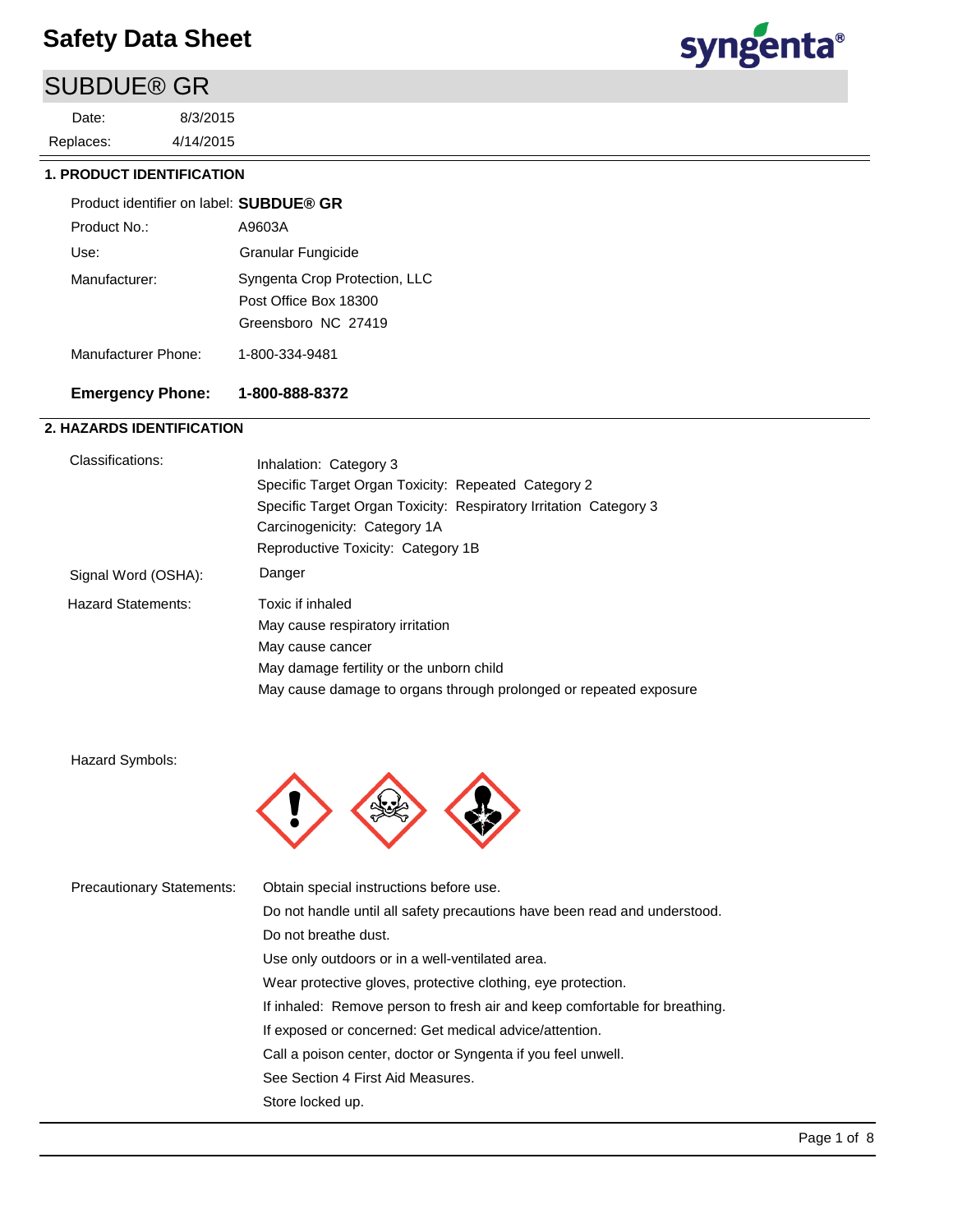

### SUBDUE® GR

4/14/2015 8/3/2015 Replaces: Date:

Dispose of contents and container in accordance with local regulations.

Other Hazard Statements: May form combustible dust concentrations in air.

### **3. COMPOSITION/INFORMATION ON INGREDIENTS**

| <b>Chemical Name</b>                                                                              | Common Name                                 | <b>CAS Number</b>          | Concentration       |
|---------------------------------------------------------------------------------------------------|---------------------------------------------|----------------------------|---------------------|
| Crystalline Silica, Quartz and Cristobalite                                                       | Crystalline Silica, Quartz and Cristobalite | 14808-60-7                 | $<10.0\%$           |
| Attapulgite Clay                                                                                  | <b>Attapulgite Clay</b>                     | 8031-18-3                  | <b>Trade Secret</b> |
| n-Methylpyrrolidone                                                                               | n-Methylpyrrolidone                         | 872-50-4                   | $< 5.0\%$           |
| Other ingredients                                                                                 | Other ingredients                           | Trade Secret               | $<84.0\%$           |
| $(R, S)$ -2- $[(2, 6$ -dimethylphenyl $)$ -<br>methoxyacetylamino]-propionic acid<br>methyl ester | Mefenoxam                                   | 70630-17-0 &<br>69516-34-3 | 1.0%                |

Ingredients not precisely identified are proprietary or non-hazardous. Values are not product specifications.

### **4. FIRST AID MEASURES**

Have the product container, label or Safety Data Sheet with you when calling Syngenta (800-888-8372), a poison contol center or doctor, or going for treatment.

| Ingestion:         | If swallowed: Call Syngenta (800-888-8372), a poison control center or doctor immediately for treatment          |
|--------------------|------------------------------------------------------------------------------------------------------------------|
|                    | advice. Do not give any liquid to the person. Do not induce vomiting unless told to do so after calling 800-888- |
|                    | 8372 or by a poison control center or doctor. Do not give anything by mouth to an unconscious person.            |
| $E_{1/2}$ Contact: | If in guge: Hold ave open and rinse slowly and gently with water for 15-20 minutes. Remove contact lenses if     |

- If in eyes: Hold eye open and rinse slowly and gently with water for 15-20 minutes. Remove contact lenses, if present, after 5 minutes, then continue rinsing eye. Call Syngenta (800-888-8372), a poison control center or doctor for treatment advice. Eye Contact:
- If on skin or clothing: Take off contaminated clothing. Rinse skin immediately with plenty of water for 15-20 minutes. Call Syngenta (800-888-8372), a poison control center or doctor for treatment advice. Skin Contact:
- If inhaled: Move person to fresh air. If person is not breathing, call 911 or an ambulance, then give artificial respiration, preferably mouth-to-mouth if possible. Call Syngenta (800-888-8372), a poison control center or doctor for further treatment advice. Inhalation:

Most important symptoms/effects:

Respiratory irritation

Indication of immediate medical attention and special treatment needed:

There is no specific antidote if this product is ingested.

Treat symptomatically.

### **5. FIRE FIGHTING MEASURES**

Suitable (and unsuitable) extinguishing media:

Use dry chemical, foam or CO2 extinguishing media. If water is used to fight fire, dike and collect runoff.

Specific Hazards:

During a fire, irritating and possibly toxic gases may be generated by thermal decomposition or combustion.

Special protective equipment and precautions for firefighters:

Wear full protective clothing and self-contained breathing apparatus. Evacuate nonessential personnel from the area to prevent human exposure to fire, smoke, fumes or products of combustion.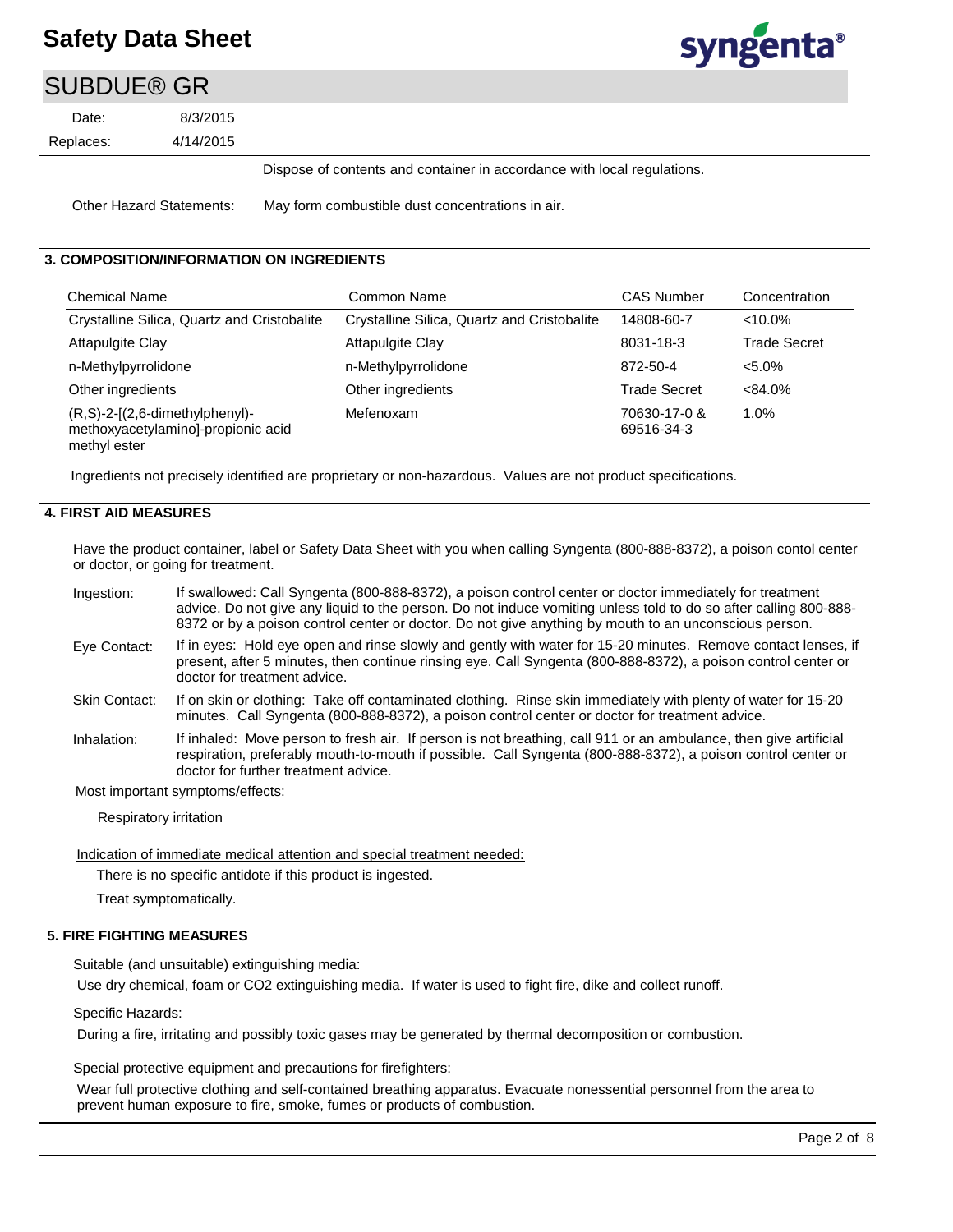### SUBDUE® GR

4/14/2015 8/3/2015 Replaces: Date:



### **6. ACCIDENTAL RELEASE MEASURES**

Personal precautions, protective equipment, and emergency procedures: Follow exposure controls/personal protection outlined in Section 8.

Methods and materials for containment and cleaning up:

Control the spill at its source. Contain the spill to prevent from spreading or contaminating soil or from entering sewage and drainage systems or any body of water. Clean up spills immediately, observing precautions in Protective Equipment Section. Sweep up material and place in a compatible disposal container. Scrub area with hard water detergent (e.g. commercial products such as Tide, Joy, Spic and Span). Pick up wash liquid with additional absorbent and place into compatible disposal container. Once all material is cleaned up and placed in a disposal container, seal container and arrange for disposition.

### **7. HANDLING AND STORAGE**

Precautions for safe handling:

Store the material in a well-ventilated, secure area out of reach of children and domestic animals. Do not store food, beverages or tobacco products in the storage area. Prevent eating, drinking, tobacco use, and cosmetic application in areas where there is a potential for exposure to the material. Wash thoroughly with soap and water after handling.

Conditions for safe storage, including any incompatibilities: Store locked up.

### **8. EXPOSURE CONTROLS/PERSONAL PROTECTION**

### **THE FOLLOWING RECOMMENDATIONS FOR EXPOSURE CONTROLS/PERSONAL PROTECTION ARE INTENDED FOR THE MANUFACTURE, FORMULATION AND PACKAGING OF THIS PRODUCT.**

### **FOR COMMERCIAL APPLICATIONS AND/OR ON-FARM APPLICATIONS CONSULT THE PRODUCT LABEL.**

#### Occupational Exposure Limits:

| <b>Chemical Name</b>                           | <b>OSHA PEL</b>                                      | <b>ACGIH TLV</b>                              | Other                                         | Source         |
|------------------------------------------------|------------------------------------------------------|-----------------------------------------------|-----------------------------------------------|----------------|
| Crystalline Silica, Quartz and<br>Cristobalite | 10 mg/m <sup>3</sup> /(%SiO2+2)<br>(respirable dust) | $0.025 \text{ mg/m}^3$<br>(respirable silica) | $0.05$ mg/m <sup>3</sup><br>(respirable dust) | <b>NIOSH</b>   |
| Attapulgite Clay                               | Not Established                                      | Not Established                               | $2 \text{ mg/m}^3$ TWA                        | Manufacturer   |
| n-Methylpyrrolidone                            | Not Established                                      | Not Established                               | 10 ppm TWA, Skin                              | AIHA           |
| Other ingredients                              | Not Applicable                                       | Not Applicable                                | Not Applicable                                | Not Applicable |
| Mefenoxam                                      | Not Established                                      | Not Established                               | 5 mg/m <sup>3</sup> TWA                       | Syngenta       |

#### Appropriate engineering controls:

Use effective engineering controls to comply with occupational exposure limits (if applicable).

#### Individual protection measures:

#### Ingestion:

Prevent eating, drinking, tobacco usage and cosmetic application in areas where there is a potential for exposure to the material. Wash thoroughly with soap and water after handling.

#### Eye Contact:

Where eye contact is likely, use dust-proof chemical goggles.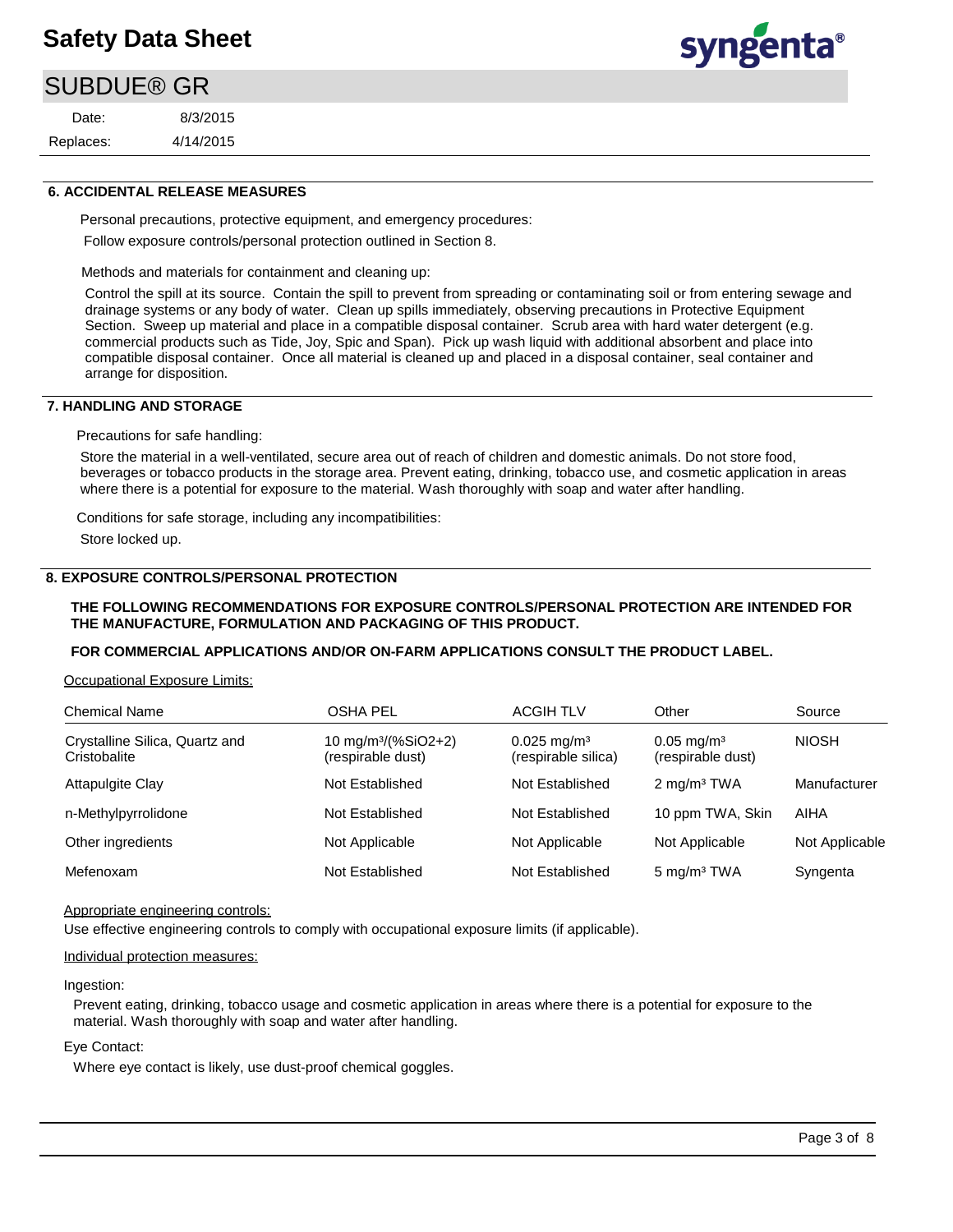### SUBDUE® GR

4/14/2015 8/3/2015 Replaces: Date:



Skin Contact:

Where contact is likely, wear chemical-resistant gloves (such as barrier laminate, butyl rubber, nitrile rubber, neoprene rubber, natural rubber, polyethylene, polyvinyl chloride [PVC] or Viton), coveralls, socks and chemical-resistant footwear.

Inhalation:

A particulate filter respirator may be necessary until effective engineering controls are installed to comply with occupational exposure limits. Use NIOSH certified respirator with any N, R, P or HE filter. Use a self-contained breathing apparatus in cases of emergency spills, when exposure levels are unknown, or under any circumstances where air-purifying respirators may not provide adequate protection.

### **9. PHYSICAL AND CHEMICAL PROPERTIES**

| Appearance: Reddish-brown granules                      |                                 |  |  |
|---------------------------------------------------------|---------------------------------|--|--|
| Odor: Sweet aromatic                                    |                                 |  |  |
| Odor Threshold: Not Available                           |                                 |  |  |
| pH: 7 - 9 (1% solution in H2O @ 77°F (25°C))            |                                 |  |  |
| Melting point/freezing point: Not Available             |                                 |  |  |
| Initial boiling point and boiling range: Not Applicable |                                 |  |  |
| Flash Point (Test Method):                              | 203°F (Pensky-Martens CC)       |  |  |
| Flammable Limits (% in Air):                            | Not Available                   |  |  |
| Flammability:                                           | Not Applicable                  |  |  |
| Vapor Pressure: Mefenoxam                               | 2.5 x 10(-5) mmHg @ 77°F (25°C) |  |  |
| Vapor Density: Not Available                            |                                 |  |  |
| Relative Density: 38 lbs/ft <sup>3</sup>                |                                 |  |  |
| Solubility (ies): Mefenoxam 26 g/l @ 77°F (25°C)        |                                 |  |  |
| Partition coefficient: n-octanol/water: Not Available   |                                 |  |  |
| Autoignition Temperature: 500°F                         |                                 |  |  |
| Decomposition Temperature: Not Available                |                                 |  |  |
| Viscosity: Not Available                                |                                 |  |  |
| Other: None                                             |                                 |  |  |

### **10. STABILITY AND REACTIVITY**

Incompatible materials: Possibility of hazardous reactions: Will not occur. Chemical stability: Stable under normal use and storage conditions. Hazardous Decomposition Products: None known. Reactivity: Not reactive. Conditions to Avoid: None known. None known.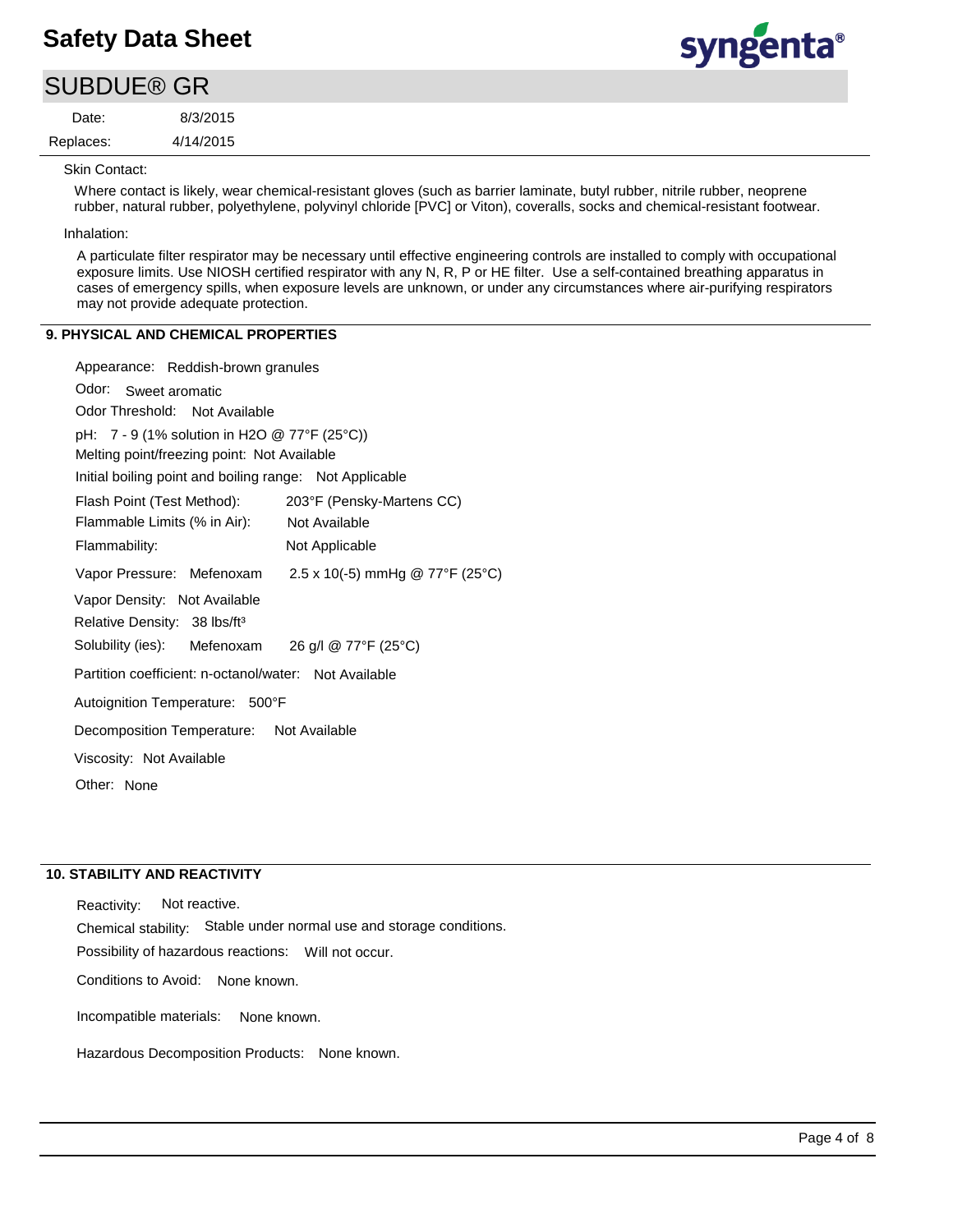### SUBDUE® GR

8/3/2015 Replaces: Date:

4/14/2015



### **11. TOXICOLOGICAL INFORMATION**

### **Health effects information**

Likely routes of exposure: Dermal, Inhalation

Symptoms of exposure: Respiratory irritation

Delayed, immediate and chronic effects of exposure: Possible carcinogenicity, Respiratory irritation

### Numerical measures of toxicity (acute toxicity/irritation studies (finished product))

| Ingestion:                 | Oral (LD50 Rabbit) :          | > 5000 mg/kg body weight   |
|----------------------------|-------------------------------|----------------------------|
| Dermal:                    | Dermal (LD50 Rat):            | > 2000 mg/kg body weight   |
| Inhalation:                | Inhalation (LC50 Rat):        | $0.776$ mg/l air - 4 hours |
| Eye Contact:               | Minimally Irritating (Rabbit) |                            |
| Skin Contact:              | Slightly Irritating (Rabbit)  |                            |
| <b>Skin Sensitization:</b> | Not a Sensitizer (Guinea Pig) |                            |

### Reproductive/Developmental Effects

Mefenoxam: None observed.

### Chronic/Subchronic Toxicity Studies

Mefenoxam: Liver effects at high dose animal tests.

### **Carcinogenicity**

Mefenoxam: None observed.

| <b>Chemical Name</b>                                                                    | NTP/IARC/OSHA Carcinogen |
|-----------------------------------------------------------------------------------------|--------------------------|
| Crystalline Silica, Quartz and Cristobalite                                             | IARC 1: ACGIH A2         |
| Attapulgite Clay                                                                        | <b>IARC 2B</b>           |
| n-Methylpyrrolidone                                                                     | No                       |
| Other ingredients                                                                       | No                       |
| $(R, S)-2-[2, 6-dimethylphenyl)-$<br>methoxyacetylamino]-propionic acid methyl<br>ester | No                       |
| Other Toxicity Information<br>None                                                      |                          |
| <b>Toxicity of Other Components</b><br><b>Attapulgite Clay</b>                          |                          |

Repeated and prolonged inhalation may cause delayed injury to lungs (silicosis). Exposure may result in shortness of breath, cough, and sputum production.

#### Crystalline Silica, Quartz and Cristobalite

Chronic inhalation exposure to crystalline silica is known to cause silicosis and pulmonary fibrosis in humans. Experimental animals exposed to crystalline silica developed respiratory tract cancers.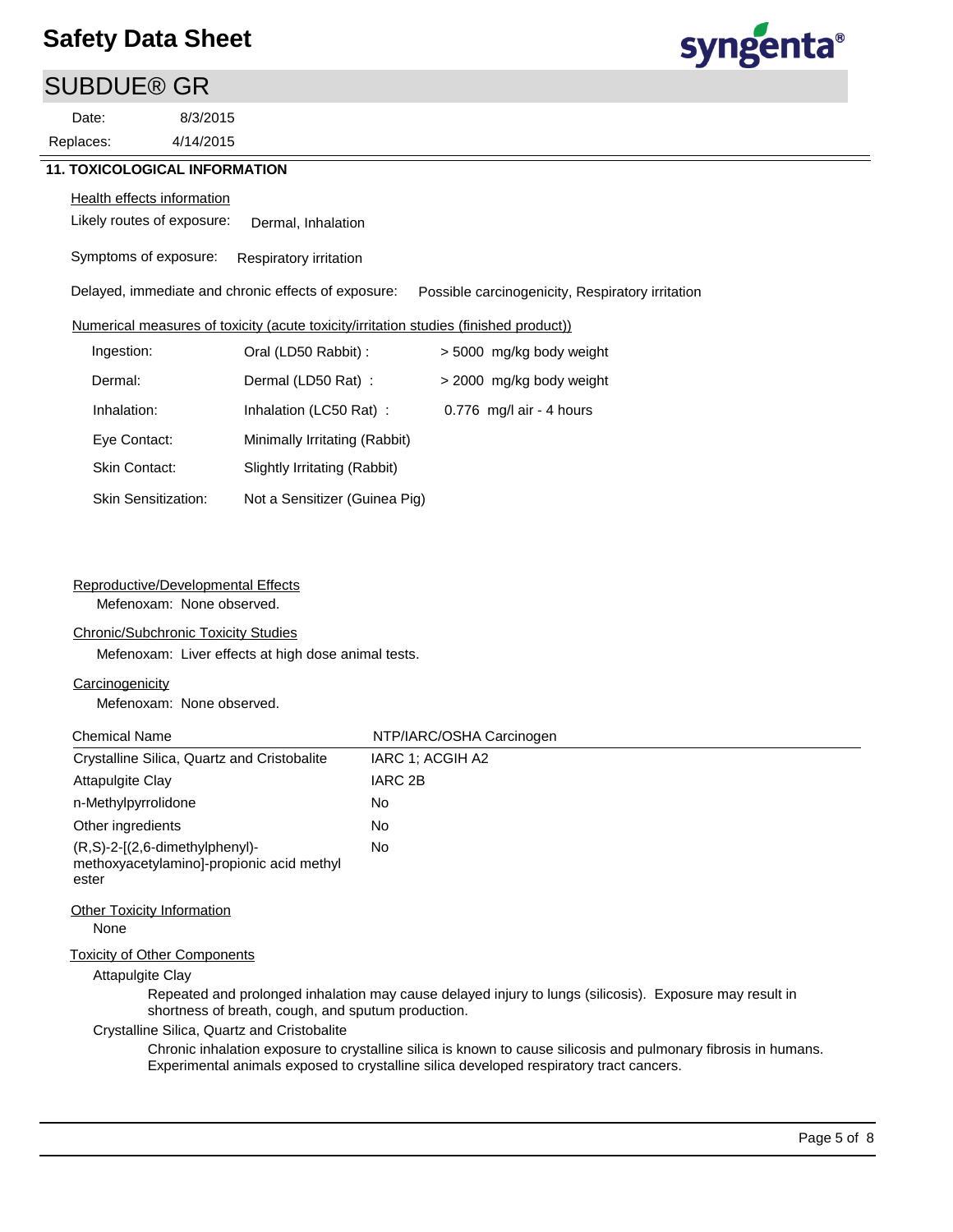### SUBDUE® GR

Date:

Replaces:

Other ingredients

Not Applicable

4/14/2015 8/3/2015

n-Methylpyrrolidone

Harmful if absorbed through the skin. May cause respiratory tract irritation. Repeated or prolonged exposure may cause drying and cracking of the skin. Possible developmental hazard.

### Target Organs

| <b>Active Ingredients</b>                       |                   |
|-------------------------------------------------|-------------------|
| Mefenoxam:                                      | Liver             |
| Inert Ingredients                               |                   |
| Attapulgite Clay:                               | Respiratory tract |
| Crystalline Silica, Quartz and<br>Cristobalite: | Respiratory tract |
| Other ingredients:                              | Not Applicable    |
| n-Methylpyrrolidone:                            | Eve, skin         |

### **12. ECOLOGICAL INFORMATION**

Eco-Acute Toxicity

Mefenoxam:

Fish (Rainbow Trout) 96-hour LC50 > 121 ppm

Invertebrate (Water Flea) Daphnia Magna 48-hour EC50 > 113 ppm

Bird (Bobwhite Quail) 14-day LD50 981 mg/kg

### Environmental Fate

Mefenoxam:

The information presented here is for the active ingredient, mefenoxam. Does not bioaccumulate. Not persistent in soil or water. Moderate mobility in soil. Mixes/sinks (after 24 h).

### **13. DISPOSAL CONSIDERATIONS**

#### Disposal:

Do not reuse product containers. Dispose of product containers, waste containers, and residues according to local, state, and federal health and environmental regulations.

Characteristic Waste: Not Applicable

Listed Waste: Not Applicable

### **14. TRANSPORT INFORMATION**

DOT Classification Ground Transport - NAFTA Not regulated

**Comments** Water Transport - International Not regulated.

Air Transport

syngenta®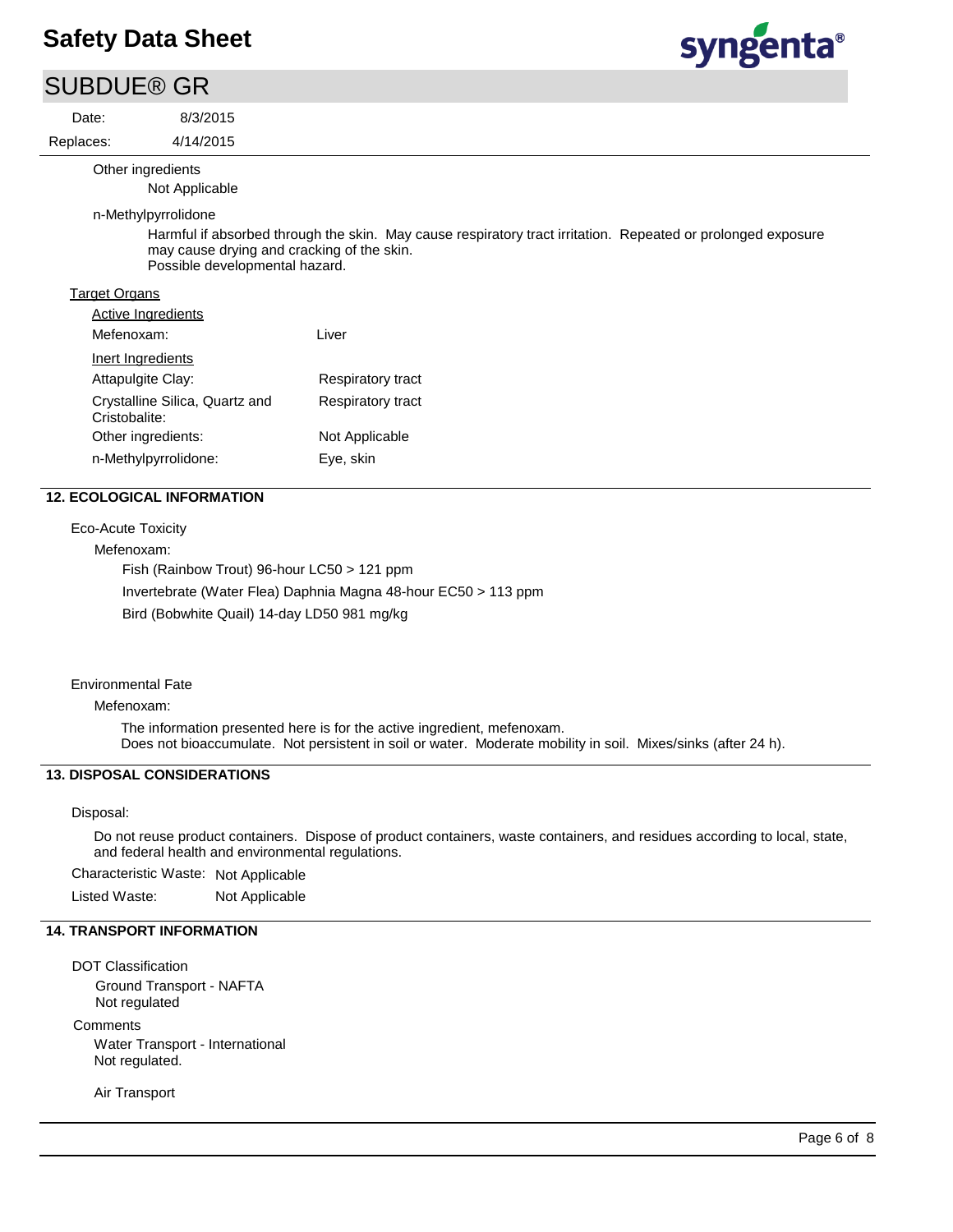# syngenta®

| SUBDUE® GR     |           |
|----------------|-----------|
| Date:          | 8/3/2015  |
| Replaces:      | 4/14/2015 |
| Not regulated. |           |

### **15. REGULATORY INFORMATION**

Pesticide Registration:

This chemical is a pesticide product registered by the Environmental Protection Agency and is subject to certain labeling requirements under federal pesticide law. These requirements differ from the classification criteria and hazard information required for safety data sheets, and for workplace labels of non-pesticide chemicals. Following is the hazard information as required on the pesticide label:

Caution: Causes moderate eye irritation. Harmful if inhaled or absorbed through skin. Avoid contact with skin, eyes, or clothing. Avoid breathing dust.

EPA Registration Number(s):

100-794

EPCRA SARA Title III Classification:

| Section 311/312 Hazard Classes: | Acute Health Hazard                                 |  |  |
|---------------------------------|-----------------------------------------------------|--|--|
| Section 313 Toxic Chemicals:    | n-Methylpyrrolidone $\leq 5.0\%$ (CAS No. 872-50-4) |  |  |

CERCLA/SARA 304 Reportable Quantity (RQ):

None

RCRA Hazardous Waste Classification (40 CFR 261):

Not Applicable

TSCA Status:

Exempt from TSCA, subject to FIFRA

### **16. OTHER INFORMATION**

| NFPA Hazard Ratings                   |   | <b>HMIS Hazard Ratings</b> |       | 0  | Minimal  |
|---------------------------------------|---|----------------------------|-------|----|----------|
| Health:                               |   | Health:                    | $2^*$ |    | Slight   |
| Flammability:                         |   | Flammability:              |       |    | Moderate |
| Instability:                          | 0 | Reactivity:                | 0     | ıЗ | Serious  |
| 4<br>Syngenta Hazard Category: D<br>* |   |                            |       |    | Extreme  |
|                                       |   |                            |       |    | Chronic  |
|                                       |   |                            |       |    |          |

For non-emergency questions about this product call:

1-800-334-9481

| Original Issued Date:            | 9/2/1997 |           |                                                                                                                                                                                                      |  |
|----------------------------------|----------|-----------|------------------------------------------------------------------------------------------------------------------------------------------------------------------------------------------------------|--|
| <b>Revision Date:</b>            | 8/3/2015 | Replaces: | 4/14/2015                                                                                                                                                                                            |  |
| Section(s) Revised: 2, 4, 11, 16 |          |           |                                                                                                                                                                                                      |  |
| information contained herein.    |          |           | The information and recommendations contained herein are based upon data believed to be correct.<br>However, no quarantee or warranty of any kind, expressed or implied, is made with respect to the |  |